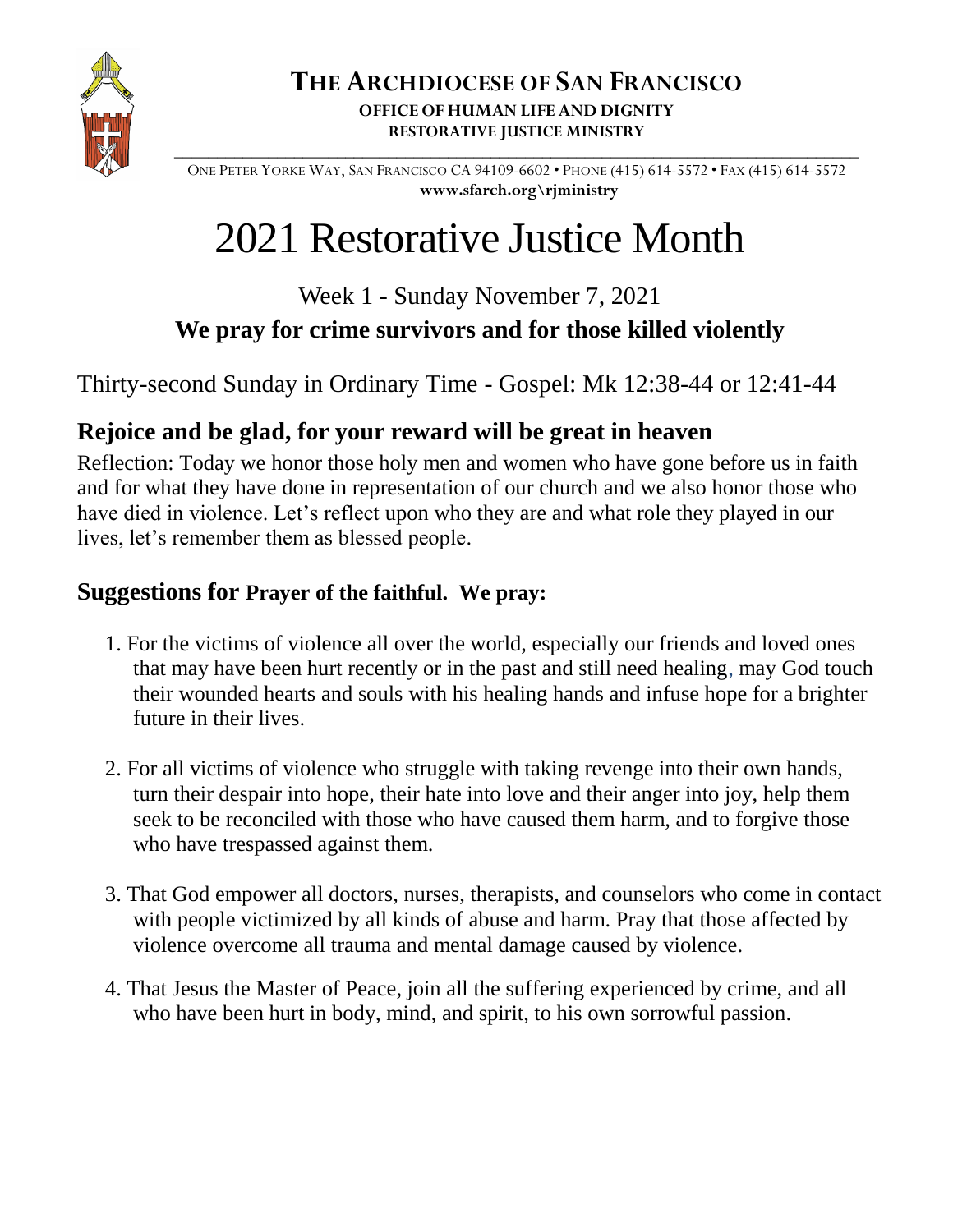

#### **THE ARCHDIOCESE OF SAN FRANCISCO OFFICE OF HUMAN LIFE AND DIGNITY RESTORATIVE JUSTICE MINISTRY**

**\_\_\_\_\_\_\_\_\_\_\_\_\_\_\_\_\_\_\_\_\_\_\_\_\_\_\_\_\_\_\_\_\_\_\_\_\_\_\_\_\_\_\_\_\_\_\_\_\_\_\_\_\_\_\_\_\_\_\_\_\_\_\_\_\_\_\_\_\_\_\_\_\_\_\_\_\_\_\_\_** ONE PETER YORKE WAY, SAN FRANCISCO CA 94109-6602 • PHONE (415) 614-5572 • FAX (415) 614-5572 **[www.sfarch.org\rjministry](http://www.sfarch.org/rjministry)**

# Week 2 - Sunday November 14, 2021 **We pray for prisoners and ex-prisoners and their families**

Thirty-third Sunday in Ordinary Time - Gospel: Mk 13:24-32

### **"But of that day or hour, no one knows, neither the angels in heaven, nor the Son, but only the Father."**

Reflection: This gospel helps us to focus on the here and now. It helps us to learn to live totally in the present, to seek and find God there. If we can do that, then all the rest will take care of itself. Whether the Father arrives early or late in the day in any particular hour, it will not matter as he has been constantly part of our everyday life. Let us try to renew our commitment to God and to building and growing our relationship with God through prayer, reflection and service to prisoners and ex-prisoners and their Families.

## **Suggestions for Prayer of the faithful. We Pray:**

1) For all the incarcerated people in prisons and jails throughout our nation. May God shed his abundant mercy on all the offenders and prisoners behind bars as well as the exoffenders that have been released.

2) For all the prisoners suffering with a sense of hopelessness, despair, and guilt. May the Lord shine his face upon them and bring them out of darkness so that they can come to a sincere heartfelt repentance and change their evil ways.

3) That the family members of those in prison receive consolation and courage to carry on in life and stay in communication with their friends and family who are incarcerated. Pray that they may seek to get in contact with family members of the victim and strive for forgiveness and mutual solidarity.

4) Lord Jesus, you have said that you have come to set the captives free. Please bring our brother and sisters incarcerated close to you, stand by them in their trials and give them the strength to rehabilitate themselves.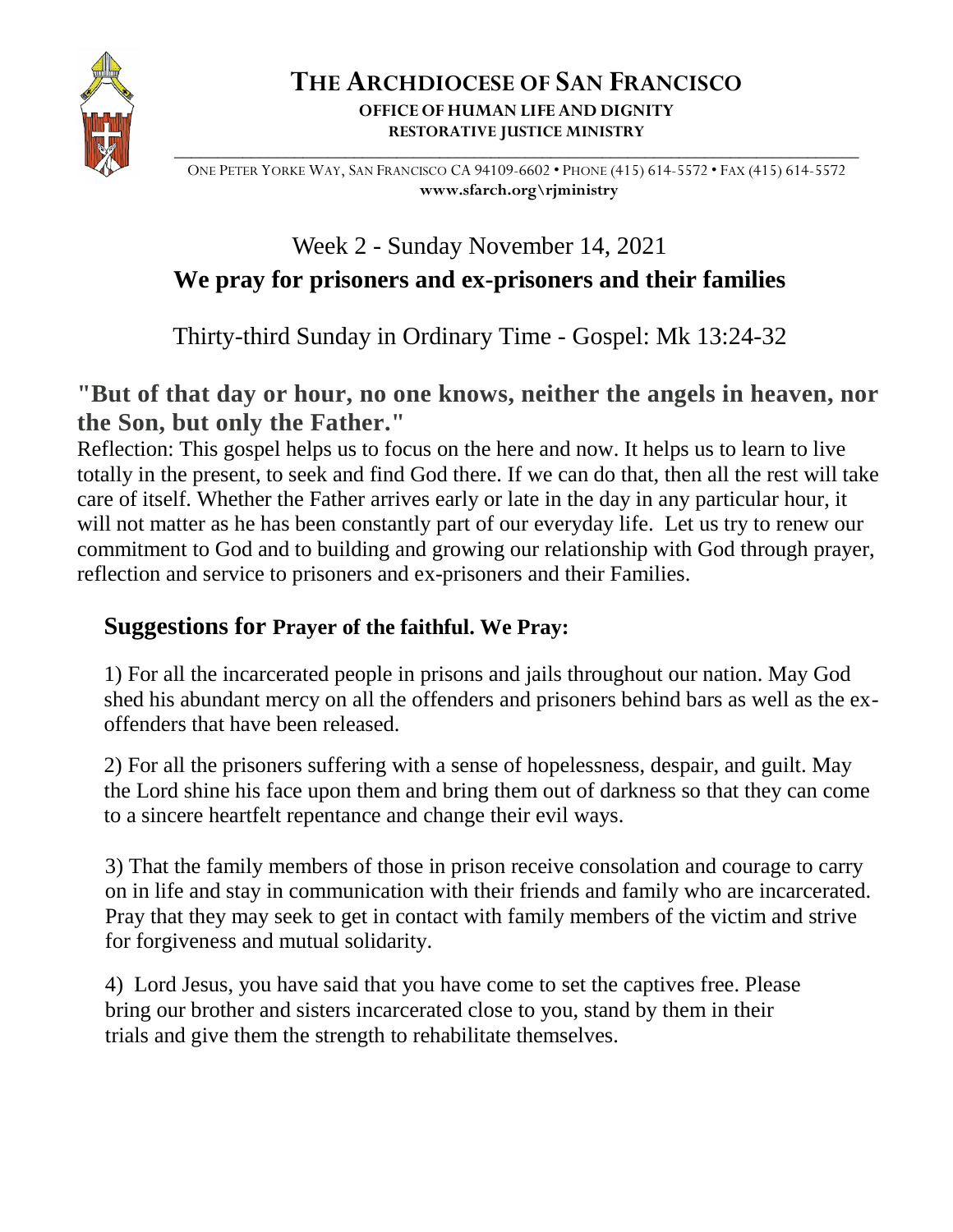

#### **THE ARCHDIOCESE OF SAN FRANCISCO OFFICE OF HUMAN LIFE AND DIGNITY RESTORATIVE JUSTICE MINISTRY**

**\_\_\_\_\_\_\_\_\_\_\_\_\_\_\_\_\_\_\_\_\_\_\_\_\_\_\_\_\_\_\_\_\_\_\_\_\_\_\_\_\_\_\_\_\_\_\_\_\_\_\_\_\_\_\_\_\_\_\_\_\_\_\_\_\_\_\_\_\_\_\_\_\_\_\_\_\_\_\_\_** ONE PETER YORKE WAY, SAN FRANCISCO CA 94109-6602 • PHONE (415) 614-5572 • FAX (415) 614-5572 **[www.sfarch.org\rjministry](http://www.sfarch.org/rjministry)**

Week 3 - Sunday November 21, 2021

# **Pray for the reform of our nation's criminal justice and immigration system so that it becomes more restorative and less punishing in its solutions to rehabilitating people and family unity.**

The Solemnity of Our Lord Jesus Christ, King of the Universe – Gospel Jn 18:33b-37

# **''…Everyone who belongs to the truth listens to my voice."**

**Reflection:** Today's gospel makes it very clear that far more is expected of us. We are expected to make an active and positive contribution to the work of the King and to the Christian community as the Body of Christ. In practice, that might mean taking an active part in our Church, in our parish, volunteering for social and restorative justice and practices initiatives etc. So, it is important for us to spend some time reflecting on what are our unique 'talents' or gifts or abilities and then to ask to what end we are using them. The gospel suggests there is an urgency about belonging to the truth, belonging to the truth means advocating for restorative justice and peace.

# **Suggestions for Prayer of the faithful. We Pray:**

1) For the immediate changes needed in our nation's criminal justice and immigration system, open the hearts of all who can make this a reality.

2) Father God, grant the grace of healing and understanding to all the ministers who bring hope, love, and faith to those who have been victimized by crime and those who have been locked up unjustly.

3) Dear Lord, we believe that you created all humans in Your image, keep inspiring and transforming the lives of the men and women who volunteer their time in prison ministries so as to become channels of your peace to all detained and prisoners behind bars.

4) God of justice, please stop the fast growing prison industry in the United States of America, in which two thirds of the total incarcerated population are African American and Latino men. Inspire legislators to spend time abolishing unjust laws and focus their energy on improving the education and criminal justice systems towards re-entry programs.